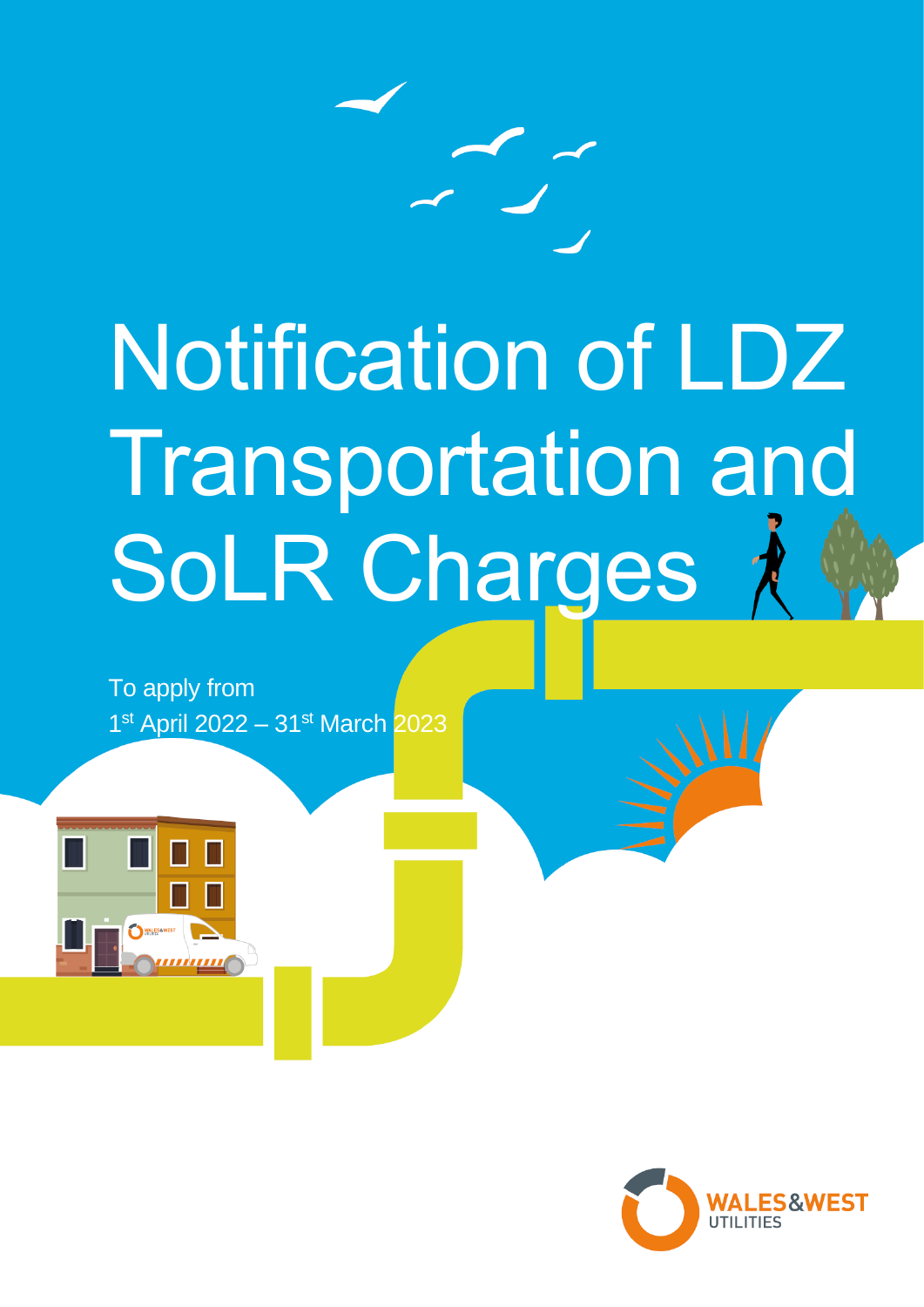# **I** Contents

|            | 1.0 Introduction                     | 3  |
|------------|--------------------------------------|----|
| <b>2.0</b> | <b>Revenue</b>                       | 4  |
|            | 3.0 Transportation and SoLR Charges  | 8  |
|            | 4.0 LDZ System Entry                 | 11 |
|            | 5.0 Charge Types and Invoice Mapping | 13 |

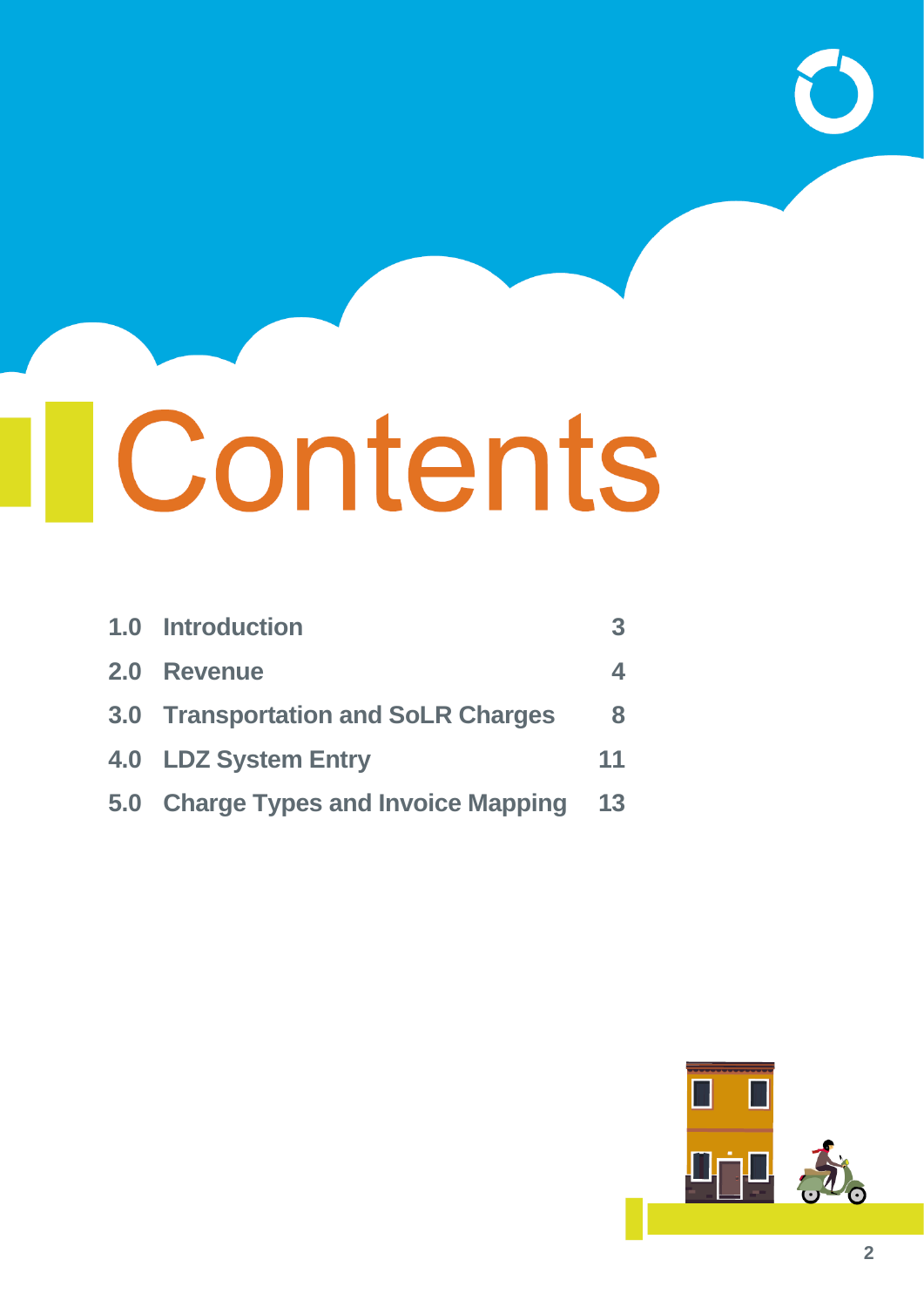# <span id="page-2-0"></span>**1.0 Introduction**



This publication sets out the Local Distribution Zone (LDZ) transportation charges which will apply from 1<sup>st</sup> April 2022 to 31<sup>st</sup> March 2023 for the use of the Wales & West Utilities Ltd (WWU) Distribution Network (DN), as required by Standard Special Condition A4 of the Gas Transporter Licence. This document does not override or vary any of the statutory, licence or Uniform Network Code (UNC) obligations upon WWU. This notice is being published in accordance with UNC TPD B 1.8.2 a.

Our final price change on 1<sup>st</sup> April 2022, excluding Supplier of Last Resort ("SoLR") charges, will be an average increase of 12.8% over 2021/22 prices,. This comprises:

| <b>Average Price Change (Transportation and Exit)</b> |                              |                       |                 |                      |  |  |
|-------------------------------------------------------|------------------------------|-----------------------|-----------------|----------------------|--|--|
|                                                       | 12.80%                       |                       |                 |                      |  |  |
|                                                       | <b>Transportation Income</b> |                       |                 | <b>Exit Capacity</b> |  |  |
|                                                       | Final: 7.8%                  |                       |                 | Final: 88.9%         |  |  |
|                                                       | (Indicate: 29.3%)            |                       |                 | (Indicate: 68.5%)    |  |  |
| Capacity                                              |                              | Commodity             | Exit Zone       |                      |  |  |
| <b>System</b>                                         | Customer                     | Final: 3.1%           | SW <sub>1</sub> | 0.0240               |  |  |
|                                                       |                              |                       | SW <sub>2</sub> | 0.0385               |  |  |
| Final: 8.3%                                           | Final: 7.2%                  |                       | SW <sub>3</sub> | 0.0263               |  |  |
| (Indicative:                                          | (Indicative:                 | (Indicative:<br>60.3% | WA <sub>1</sub> | 0.0309               |  |  |
| 28.9%                                                 | $27.4\%$                     |                       | WA <sub>2</sub> | 0.0297               |  |  |

N.b. Indicative price changes for capacity and commodity included charges in respect of SoLR revenues.

For more information about these changes, or our charges, please contact the pricing team on 0800 9122 999 or via email to Regulation@wwutilities.co.uk

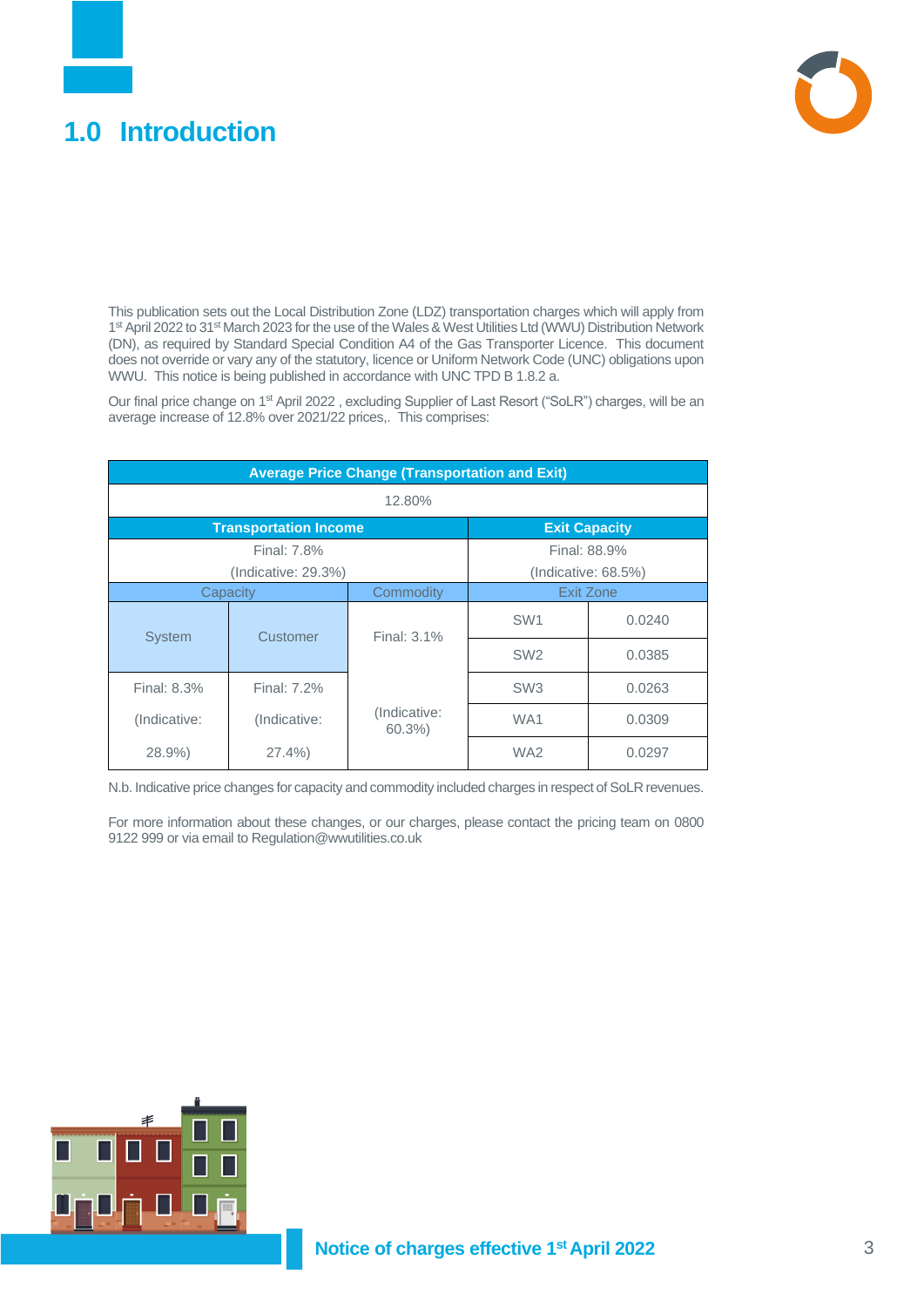<span id="page-3-0"></span>



# **2.1. Total Revenues**

RIIO-GD2 requires networks to set charges to collect the forecast allowed revenue calculated under the price control. These charges are split between

(i) transportation allowed revenue,

(ii) exit capacity revenue, which recovers the costs incurred from utilising the upstream network, the National Transmission System (NTS) and

(iii) SoLR revenue which a network is obligated to charge under its licence.

|                                          | 2021/22<br>(E'm) | 2022/23<br>(E'm) | <b>Movement</b><br>(E'm) | Movement (%) |
|------------------------------------------|------------------|------------------|--------------------------|--------------|
| <b>Transportation Allowed</b><br>Revenue | 418.1            | 461.1            | 43.0                     | 10%          |
| <b>Exit Capacity Allowed</b><br>Revenue  | 28.4             | 53.3             | 24.9                     | 88%          |
| <b>SoLR Revenue</b>                      | 0.8              | 96.3             | 95.5                     | 11784%       |
| Total                                    | 447.3            | 610.7            | 163.4                    | 37%          |

N.b. In our indicative notice, SoLR revenue was included within transportation revenue, however following the implementation of UNC Modification 0797, has been split out.

The percentage movements shown above reflect movements in revenues between 2021/22 and 2022/23. These are different to the price change percentages shown on page 3, due to the application of the change in demand forecast between 2021/22 and 2022/23 to calculate the final price changes.

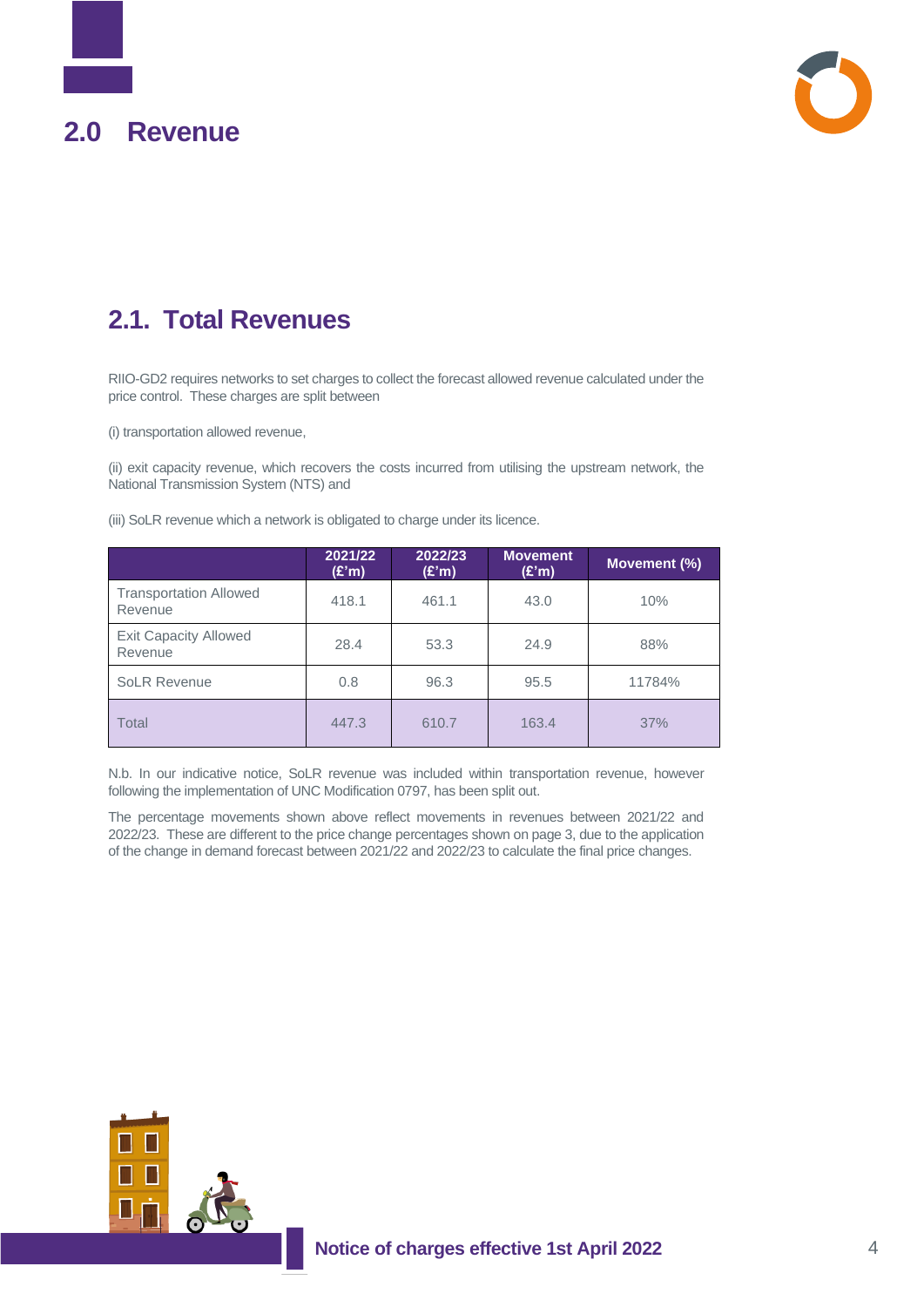

# **2.2. 2.2 Transportation Allowed Revenue (£461.1m)**



Our forecasted transportation allowed revenue increases by £43.0m in 2022/23. The most notable movements in the underlying drivers are:



- 1. Fast money reflects the profile of totex expenditure forecast year on year.
- 2. Depreciation increases each year as more totex is capitalised, this is offset by a reduction in return on RAV due to the reducing allowed return on debt.
- 3. Pass through costs have increased significantly as a result of the sharp increase in Shrinkage gas prices forecast in 2022/23 (c. £17m in 18/19 prices), compared with those in 2021/22 and the inclusion of a bad debt pass through term of £4.6m in 18/19 prices, which stems from the termination of a major shipper at the end of 2021.
- 4. The reduction in other costs includes a £5.5m reduction in equity issuance allowance and £6.7m reduction to our tax allowance primarily as a result of super deductions for eligible capital expenditure which were processed as a tax trigger event in the PCFM.
- 5. The increase in the nominal uplift reflects the October OBR inflation forecast for 2022/23 which increased significantly from the previous year.
- 6. The AIP adjustment term is a new term under the RIIO GD2 and reflects any movement in 2021/22 allowed revenue after being finalised for price setting. There was no AIP adjustment in 2021/22 as this was the first year of RIIO GD2. In 2022/23 the AIP adjustment term includes amounts in respect of the increased totex allowances following conclusion of the CMA appeal in 2021, updated shrinkage cost forecast for 2021/22, inflation true ups and smaller increases in other pass-through costs such as CDSP and Licence Fee.
- 7. 2021/22 legacy allowed revenue included a large negative cost true up for exit capacity which is not present in 2022/23. This is offset by the reversal by Ofgem of certain items claimed in earlier years which are the subject of ongoing discussion.

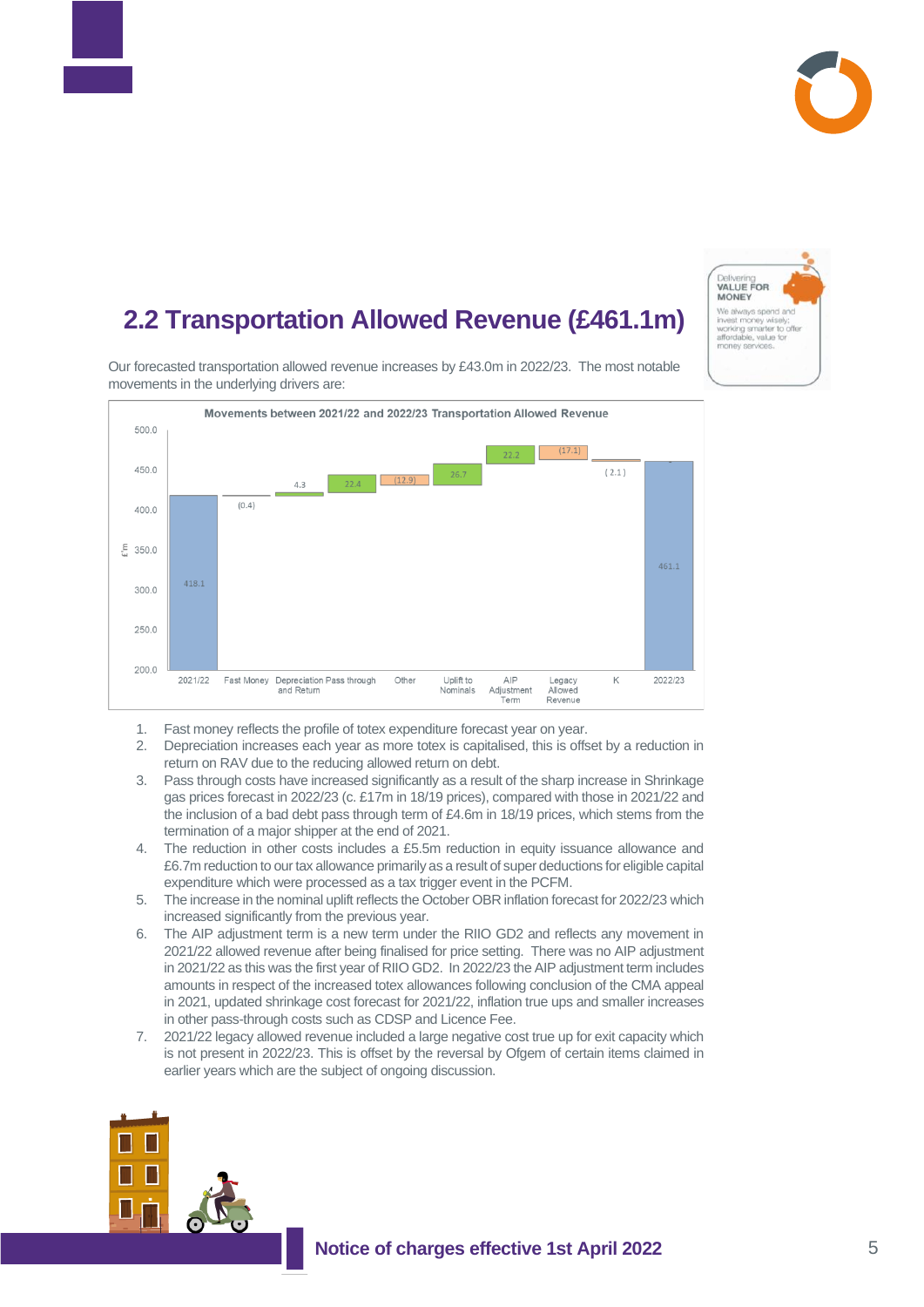

# **2.3. Exit Capacity Allowed Revenue (£53.3m)**

Following the implementation of Uniform Network Cost Modification 0195AV, industry arrangements for the charging of NTS Exit Capacity costs changed on 1st October 2012. National Grid Transmission invoices Distribution Networks (DNs) based on their use of the National Transmission System (NTS) and the Exit Point bookings made by the DNs. Ofgem provide an allowance to networks to recover the anticipated cost of Exit Capacity, and a mechanism to adjust where these costs fall outside those anticipated. For 2022/23 our allowances increase by £24.8m to £53.3m:



- 1. The base allowance in 2022/23 is calculated using the latest published final and indicative price information from National Grid NTS.
- 2. The increase in the nominal uplift reflects the October OBR inflation forecast for 2022/23 which increased significantly from the previous year.
- 3. The RIIO-GD2 cost true up reflects the difference between cost allowances and actuals in 2021/22. There was no equivalent figure in 2021/22 as this was the first year of RIIO-GD2.
- 4. The increase in revenue as a result of the movement in legacy cost true up relates to the £- 25.1m negative cost true up in 2021/22 allowed revenue which stemmed from 2019/20 on a two-year lag and £1.9m positive true up in 2022/23 from 2020/21. We increased our base allowance for 2019/20 to align to price indicatives at the time. Actual prices in 2019/20 were significantly lower than expected leading to a cost true up of £25.1m in 2021/22.
- 5. Correction factor which reflects the allowed versus recovered revenue in 2021/22 is £1.1m. There was no equivalent figure in 2021/22 as this was the first year of RIIO-GD2.
- 6. The movement in legacy correction factor relates to the fact that we targeted a lower revenue collection in 2019/20 to offset the negative cost true up mentioned above.

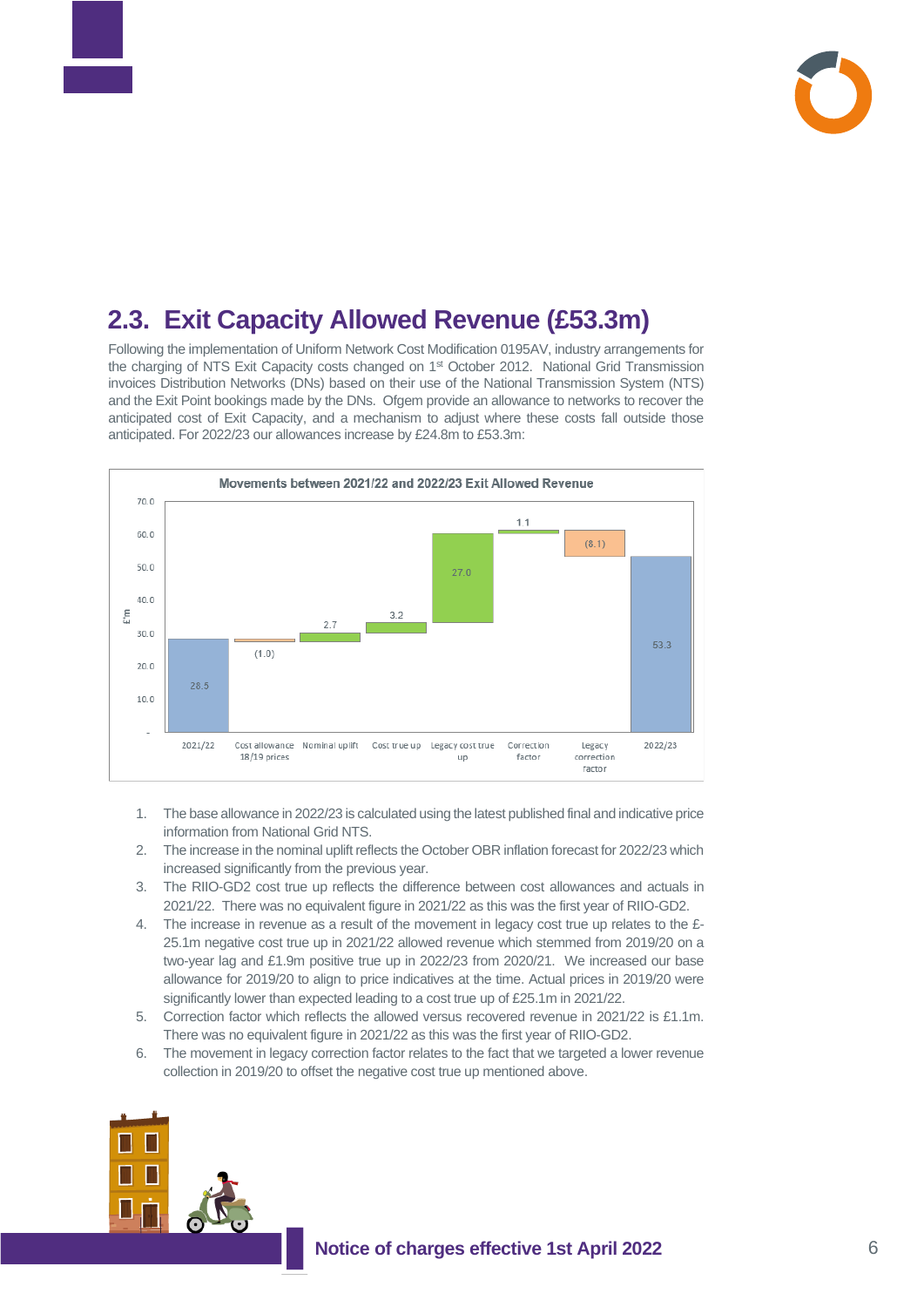

## **2.4. Supplier of Last Resort Revenue (SoLR) (£96.3m)**

When the Office of Gas and Electricity Markets (Ofgem) revokes a supply licence (usually because of insolvency), it can appoint a 'supplier of last resort' (SoLR) on a case-by-case basis to take over the supply of gas and/or electricity to the insolvent supplier's customers. The aim is to provide seamless continuity of service for customers. The regulatory regime for this is primarily provided for in the Standard Conditions of the supply licences held by Great Britain's (GB's) electricity suppliers and gas suppliers.

The gas and electricity supply standard licence conditions allow a supplier acting as SoLR to make a claim for any reasonable additional, otherwise unrecoverable, costs they incur. Historically SoLRs have claimed for the following categories of costs:

- Customer credit balances
- Working capital
- Operational costs (including customer service, IT, complaints/enquiries specific to the SoLR, onboarding costs, communication and wholesale energy purchase costs)

In 2021/22 regulatory year there have been a significant number of suppler failures which have led to SoLRs being appointed by Ofgem. Last Resort Supply Payment (LRSP) claims have been submitted by SoLRs to Ofgem for consent and were approved by Ofgem.

DN's, in accordance with the provisions of SSC A48 of the Gas Transporters Licence, the decision letter published by Ofgem on 1<sup>st</sup> December 2021 and the modification to SSC A48 directed by Ofgem on 28<sup>th</sup> January 2022, are obligated by their licenses to raise revenue in 2022/23 to pay these SOLR claims in 2022/23. The total amount of valid claims raised for inclusion in 2022/23 tariffs is £96.3m.

Currently, DNs recover the LRSP costs through the invoicing of Transportation Charges via shippers, however this is largely invisible and not transparent. On 20 January 2022, Ofgem approved UNC modification 0797 which sought to create a new specific charge type which is to be added to the current Distribution Network Transportation Charging Methodology for first use in the 2022/23 charging year.

Revenues to be raised in 2022/23 by DNs to pay valid SoLR claims will be charged to domestic customers.

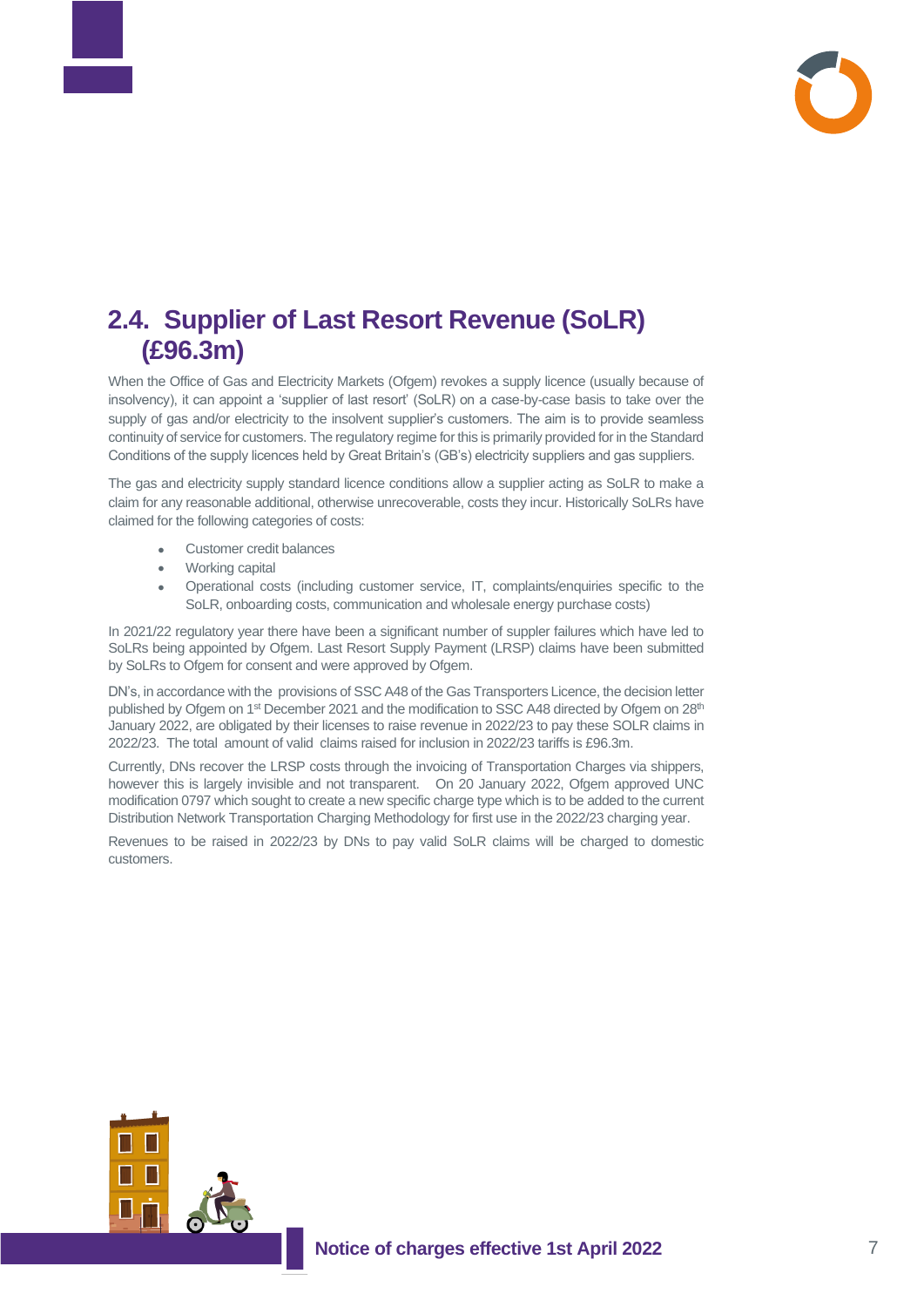# <span id="page-7-0"></span>**3.0 Transportation and SoLR Charges**



# **3.1. Final Charges from 1 April 2022**

**Charges to recover Transportation Allowed Revenue**

|                                    | <b>Current Price</b><br>effective from 1 <sup>st</sup><br><b>April 2021</b> | <b>Final Price</b><br>effective from 1 <sup>st</sup><br><b>April 2022</b> |
|------------------------------------|-----------------------------------------------------------------------------|---------------------------------------------------------------------------|
| LDZ SYSTEM COMMODITY CHARGES       | Pence per kwh                                                               |                                                                           |
| UP TO 73,200 KWH PER ANNUM         | 0.0349                                                                      | 0.0360                                                                    |
| 73,200 KWH - 732,000 KWH PER ANNUM | 0.0305                                                                      | 0.0314                                                                    |
|                                    | 0.3538                                                                      | 0.3648                                                                    |
| 732,000 KWH PER ANNUM AND ABOVE    | $x$ SOO ^                                                                   |                                                                           |
|                                    | $-0.2775$                                                                   | $-0.2775$                                                                 |
| SUBJECT TO A MINIMUM RATE OF       | 0.0025                                                                      | 0.0026                                                                    |

| <b>LDZ SYSTEM CAPACITY CHARGES</b> | Pence per peak day kwh per day |           |  |
|------------------------------------|--------------------------------|-----------|--|
| UP TO 73,200 KWH PER ANNUM         | 0.1995                         | 0.2161    |  |
| 73,200 KWH - 732,000 KWH PER ANNUM | 0.1731                         | 0.1875    |  |
|                                    | 1.5500                         | 1.6787    |  |
| 732,000 KWH PER ANNUM AND ABOVE    | $\times$ SOQ ^                 |           |  |
|                                    | $-0.2513$                      | $-0.2513$ |  |
| SUBJECT TO A MINIMUM RATE OF       | 0.0147                         | 0.0159    |  |

| <b>LDZ CUSTOMER CAPACITY CHARGES</b> | Pence per peak day kwh per day |           |  |
|--------------------------------------|--------------------------------|-----------|--|
| UP TO 73,200 KWH PER ANNUM           | 0.1044                         | 0.1119    |  |
| 73,200 KWH - 732,000 KWH PER ANNUM   | 0.0041                         | 0.0044    |  |
|                                      | 0.0824                         | 0.0883    |  |
| 732,000 KWH PER ANNUM AND ABOVE      | x SOQ ^                        |           |  |
|                                      | $-0.2100$                      | $-0.2100$ |  |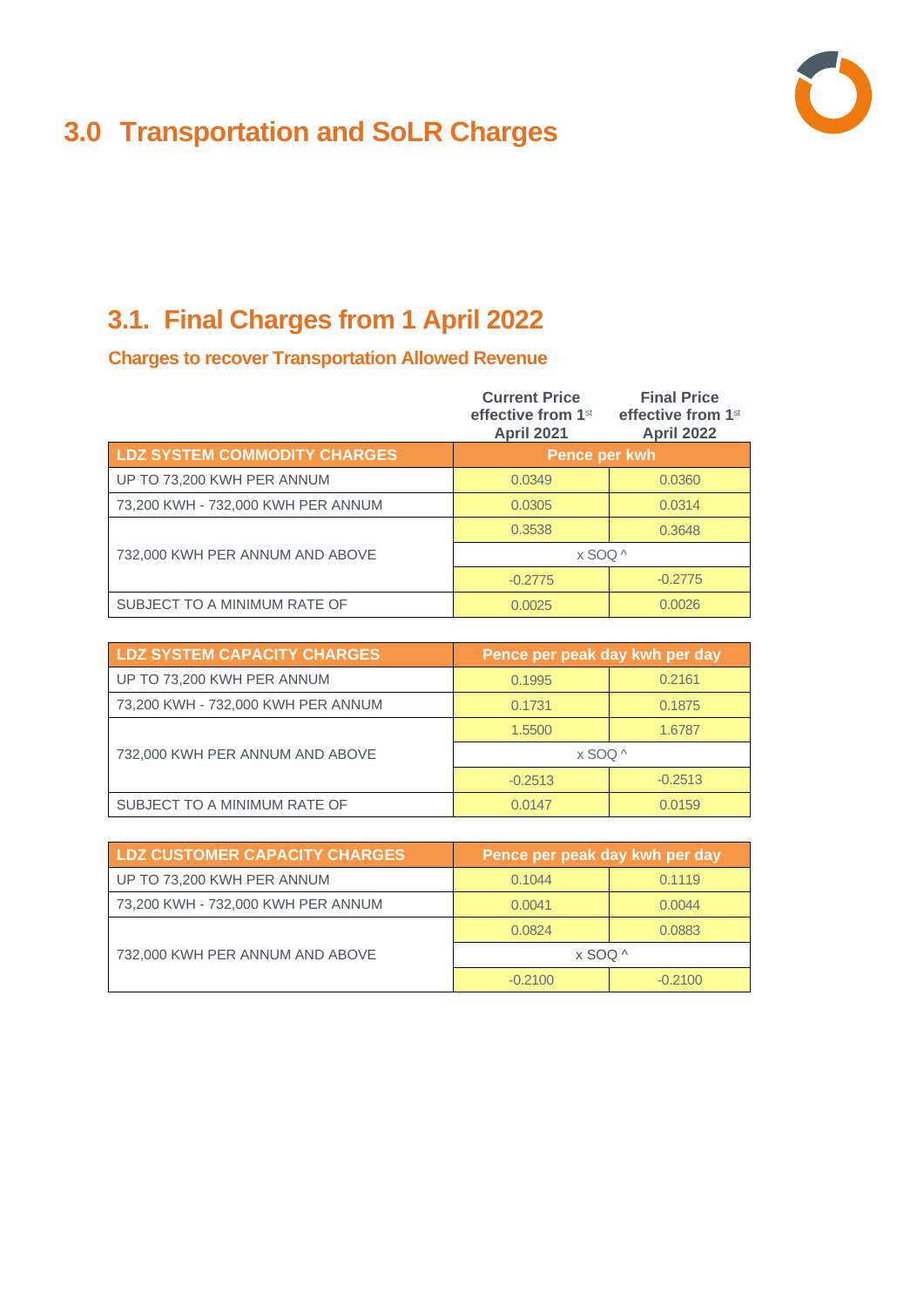

| <b>LDZ CUSTOMER FIXED CHARGES</b>                                   | Pence per day |         |
|---------------------------------------------------------------------|---------------|---------|
| 73,200 KWH - 732,000 KWH PER ANNUM -<br><b>BI ANNUAL READ SITES</b> | 32.4201       | 34.9290 |
| 73,200 KWH - 732,000 KWH PER ANNUM -<br>MONTHLY READ SITES          | 34.5203       | 37.1918 |

#### **Charges to recover Exit Allowed Revenue**

|                                                        | <b>Current Price</b><br>effective from 1 <sup>st</sup><br><b>April 2021</b> | <b>Final Price effective</b><br>from 1 <sup>st</sup> April 2022 |
|--------------------------------------------------------|-----------------------------------------------------------------------------|-----------------------------------------------------------------|
| <b>EXIT CAPACITY UNIT RATES BY EXIT</b><br><b>ZONE</b> |                                                                             | Pence per peak day kwh per day                                  |
| SW <sub>1</sub>                                        | 0.0110                                                                      | 0.0240                                                          |
| SW <sub>2</sub>                                        | 0.0181                                                                      | 0.0385                                                          |
| SW <sub>3</sub>                                        | 0.0125                                                                      | 0.0263                                                          |
| WA1                                                    | 0.0150                                                                      | 0.0309                                                          |
| WA <sub>2</sub>                                        | 0.0178                                                                      | 0.0297                                                          |

#### **Charges to recover SoLR Revenue**

#### **Final Price effective from 1**st **April 2022**

| <b>SUPPLIER OF LAST RESORT</b><br><b>CHARGES</b> | Pence per peak day kwh per day |  |  |
|--------------------------------------------------|--------------------------------|--|--|
| <b>LRSP Domestic Charge</b>                      | 0.0914                         |  |  |
| <b>LRSP Industrial Charge</b>                    | 0.0000                         |  |  |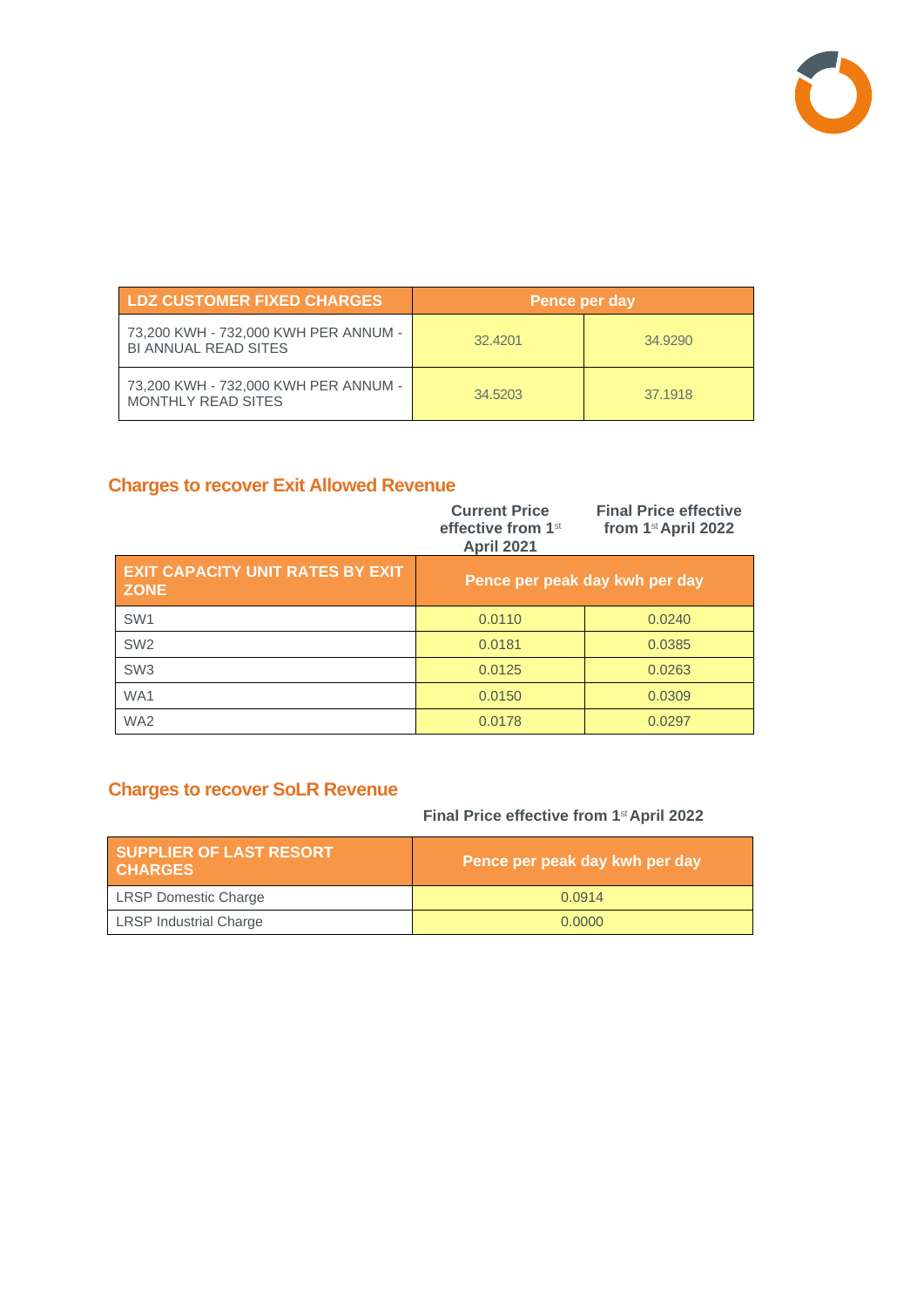

# **3.2. Optional LDZ Charge**

The optional LDZ tariff is available, as a single charge, as an alternative to the standard LDZ system charges. This tariff may be attractive to large loads located close to the NTS. The rationale for the optional tariff is that, for large Network loads located close to the NTS or for potential new Network loads in a similar situation, the standard LDZ tariff can appear to give perverse economic incentives for the construction of new pipelines when Network connections are already available. This could result in an inefficient outcome for all system users. The optional LDZ charge aims to overcome this perverse situation.

The charge is calculated using the function below:

| Pence per peak day kWh per day                 |
|------------------------------------------------|
| 902 x [(SOQ)^-0.834] x D + 772 x (SOQ) ^-0.717 |

Where:

(SOQ) = Registered Supply Point Capacity, or other appropriate measure, in kWh per day  $D =$  Direct distance, in km, from the site boundary to the nearest point on the NTS.

Note that ^ means "to the power of".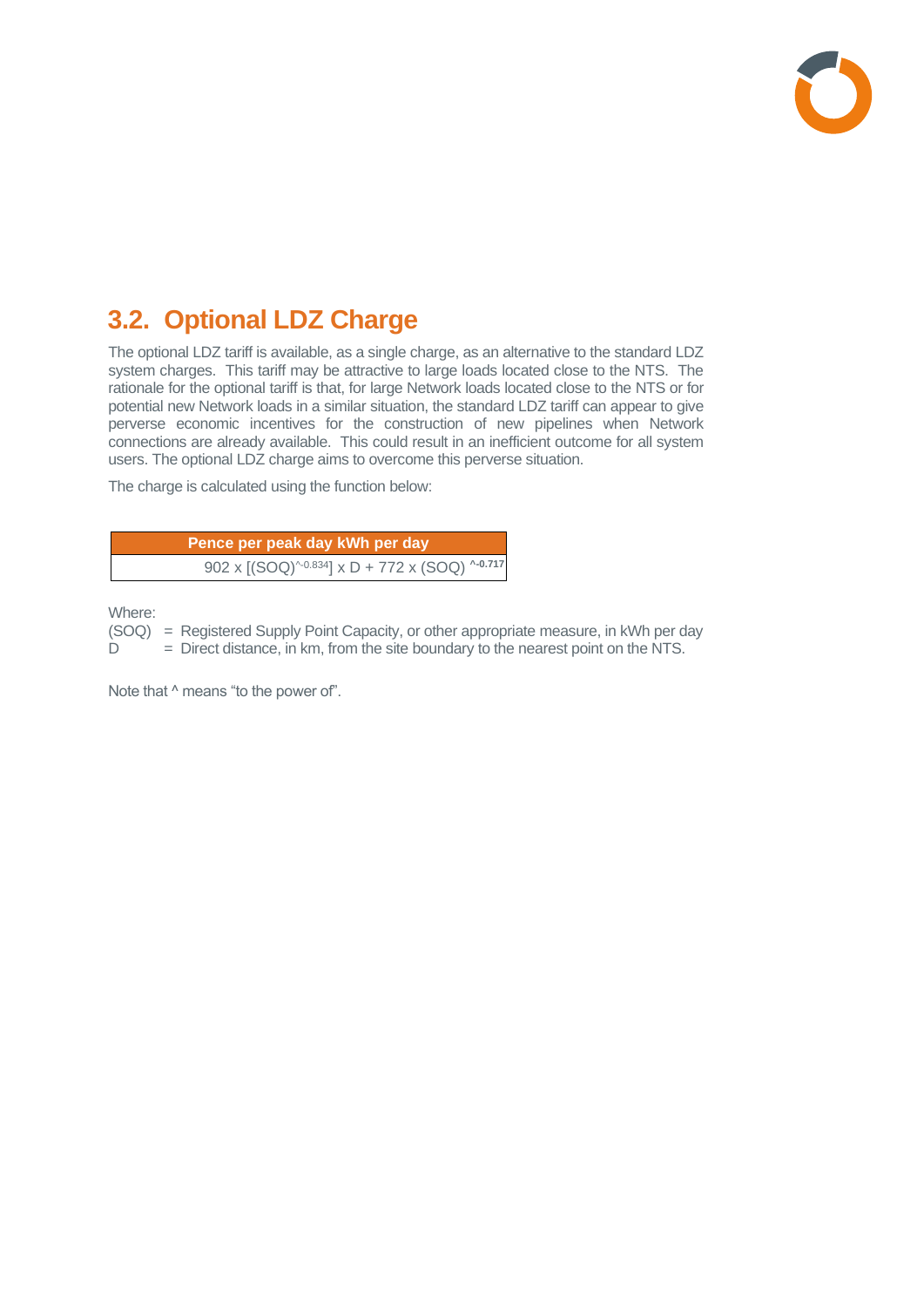# <span id="page-10-0"></span>**4.0 LDZ System Entry**



# **4.1. DN Entry Commodity Charge/Credit**

DN Entry Commodity charges reflect the costs of receiving gas from an entry point at a lower pressure tier than the NTS. The charge/credit will differ according to the amount of gas entering the network system, the pressure tier at which the gas enters the system and the operational costs resulting from the entry point.

The charge, which comprises the following three elements, is an adjustment to the full transportation charge:

- **i. Lower System Usage**: For the gas received from this source the Shippers will get a credit in recognition that the gas has entered the network at a lower pressure tier, thus using less of the network system.
- **ii. Avoidance of Exit Capacity**: The Shipper will receive a credit for the avoidance of exit capacity charges as they have not taken gas which has entered the Wales & West network through the National Transmission offtake point.
- **iii. Operational Costs:** The Shipper will be charged an operational cost, principally maintenance, relating to the equipment owned and operated by the Gas Distribution Network.

The sum of the above three components may result in either a credit or a debit to the Shipper. The table below gives the entry commodity unit price for all known sites within the Wales & West Network set to operate during 2022/23. Where additional sites are connected which are not currently planned to flow during 2022/23 these will be published if and when information on pressure tier, specific opex costs and flows are available. Typically, this may not be until a Gemini site name is allocated to the connection.

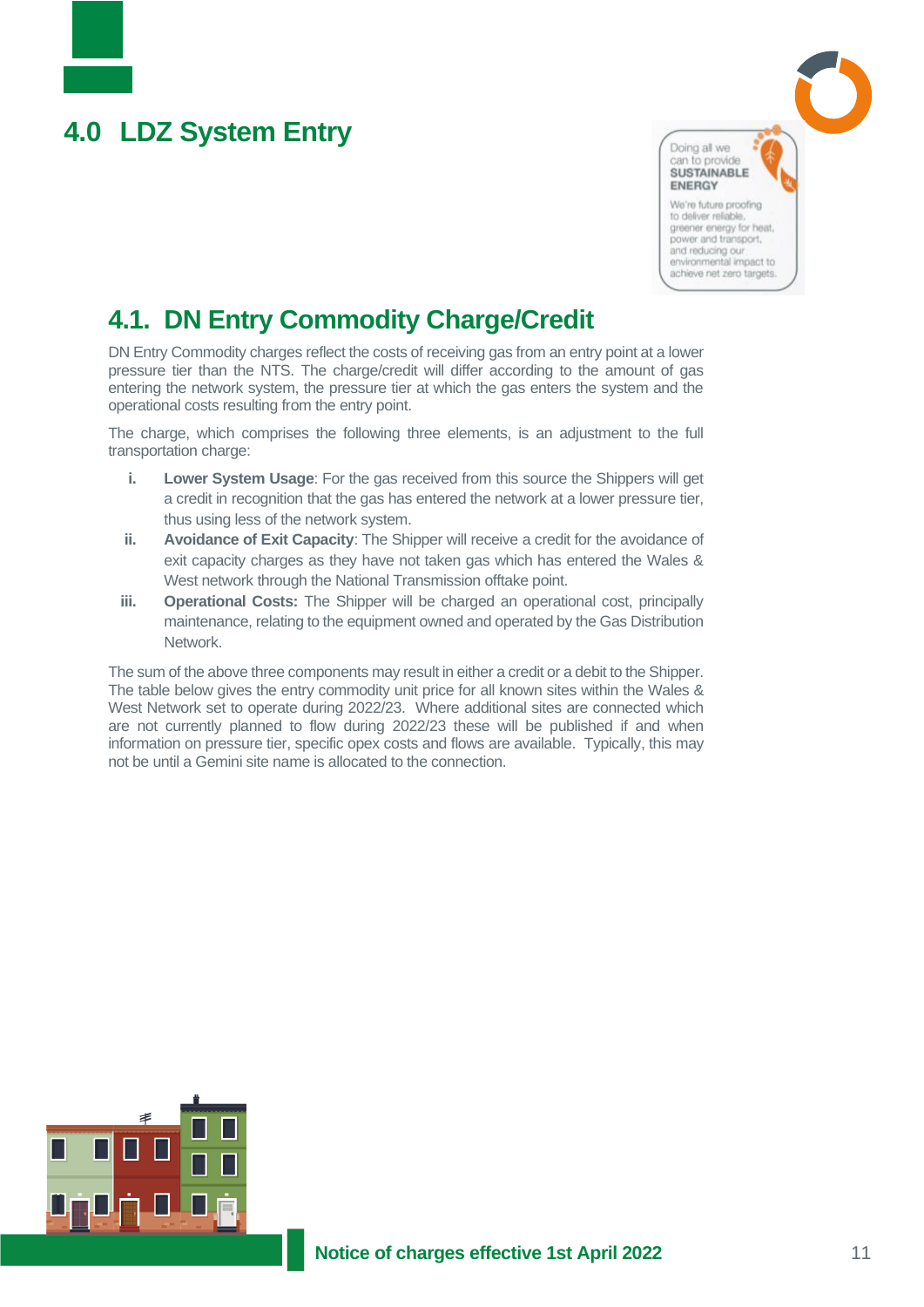



#### **LDZ System Entry Commodity Charge/Credit by DN Entry point**

| <b>Site Name</b>                           | <b>GEMINI</b><br><b>Name</b> | <b>Alias</b>                               | <b>LDZ System</b><br><b>Entry</b><br><b>Commodity</b><br>Charge (p/kWh)<br><b>Current Prices</b> | <b>LDZ System Entry</b><br><b>Commodity</b><br>Charge (p/kWh)<br>Prices effective 1<br><b>April 2022</b> |
|--------------------------------------------|------------------------------|--------------------------------------------|--------------------------------------------------------------------------------------------------|----------------------------------------------------------------------------------------------------------|
| <b>BROMHAM HOUSE FARM</b>                  | <b>BROMOS</b>                |                                            | $-0.0537$                                                                                        | $-0.1187$                                                                                                |
| <b>CANNINGTON</b><br><b>BIOMETHANE</b>     | <b>CANNOS</b>                |                                            | $-0.0573$                                                                                        | $-0.1216$                                                                                                |
| <b>BISHOPS CLEEVE</b><br><b>BIOMETHANE</b> | <b>CLEEOS</b>                | <b>Grundon Landfill</b><br>/ Wingmoor Farm | $-0.0443$                                                                                        | $-0.1113$                                                                                                |
| ENFIELD BIOMETHANE                         | <b>ENFDOS</b>                |                                            | $-0.0204$                                                                                        | $-0.0691$                                                                                                |
| <b>FIVE FORDS</b><br><b>BIOMETHANE</b>     | <b>FIVEOS</b>                |                                            | 0.0214                                                                                           | $-0.0358$                                                                                                |
| <b>FRADDON</b>                             | <b>FRADOS</b>                | Penare Farm                                | $-0.0391$                                                                                        | $-0.1071$                                                                                                |
| <b>FROGMARY BIOMETHANE</b>                 | <b>FROGOS</b>                |                                            | $-0.0537$                                                                                        | $-0.1187$                                                                                                |
| <b>GREAT HELE</b><br><b>BIOMETHANE</b>     | <b>HELEOS</b>                | Nadder Lane                                | $-0.0243$                                                                                        | $-0.0722$                                                                                                |
| <b>HELSCOTT FARM</b>                       | <b>HELSOS</b>                |                                            | $-0.0537$                                                                                        | $-0.1187$                                                                                                |
| <b>ROTHERDALE</b>                          | <b>ROTHOS</b>                | Vale Green 2                               | $-0.0371$                                                                                        | $-0.0824$                                                                                                |
| <b>SPITTLES FARM</b>                       | <b>SPITOS</b>                | <b>Bearley Farm</b>                        | $-0.0537$                                                                                        | $-0.1187$                                                                                                |
| <b>SPRINGHILL</b><br><b>BIOMETHANE</b>     | <b>SPNGOS</b>                |                                            | $-0.0152$                                                                                        | $-0.0649$                                                                                                |
| <b>PENNANS FARM</b>                        | <b>TBC</b>                   |                                            | $-0.0537$                                                                                        | $-0.1187$                                                                                                |
| <b>NORTHWICK</b>                           | <b>NOCKOS</b>                |                                            | $-0.0402$                                                                                        | $-0.0848$                                                                                                |
| <b>AVONMOUTH WESSEX</b>                    | <b>WESXOS</b>                | Wessex Water                               | $-0.0652$                                                                                        | $-0.1279$                                                                                                |
| <b>WILLAND</b>                             | <b>WILLOS</b>                |                                            | $-0.0537$                                                                                        | $-0.1187$                                                                                                |
| <b>WYKE FARM</b>                           | <b>WYKEOS</b>                |                                            | $-0.0599$                                                                                        | $-0.1237$                                                                                                |
| <b>EVERCREECH</b><br><b>BIOMETHANE</b>     | <b>EVEROS</b>                |                                            | $-0.0646$                                                                                        | $-0.1275$                                                                                                |
| <b>TROWBRIDGE</b><br><b>BIOMETHANE</b>     | <b>TRWBOS</b>                |                                            | $-0.0273$                                                                                        | $-0.0746$                                                                                                |
| <b>ABSL SWINDON</b>                        | <b>ABSLOS</b>                |                                            | $-0.0391$                                                                                        | $-0.1071$                                                                                                |

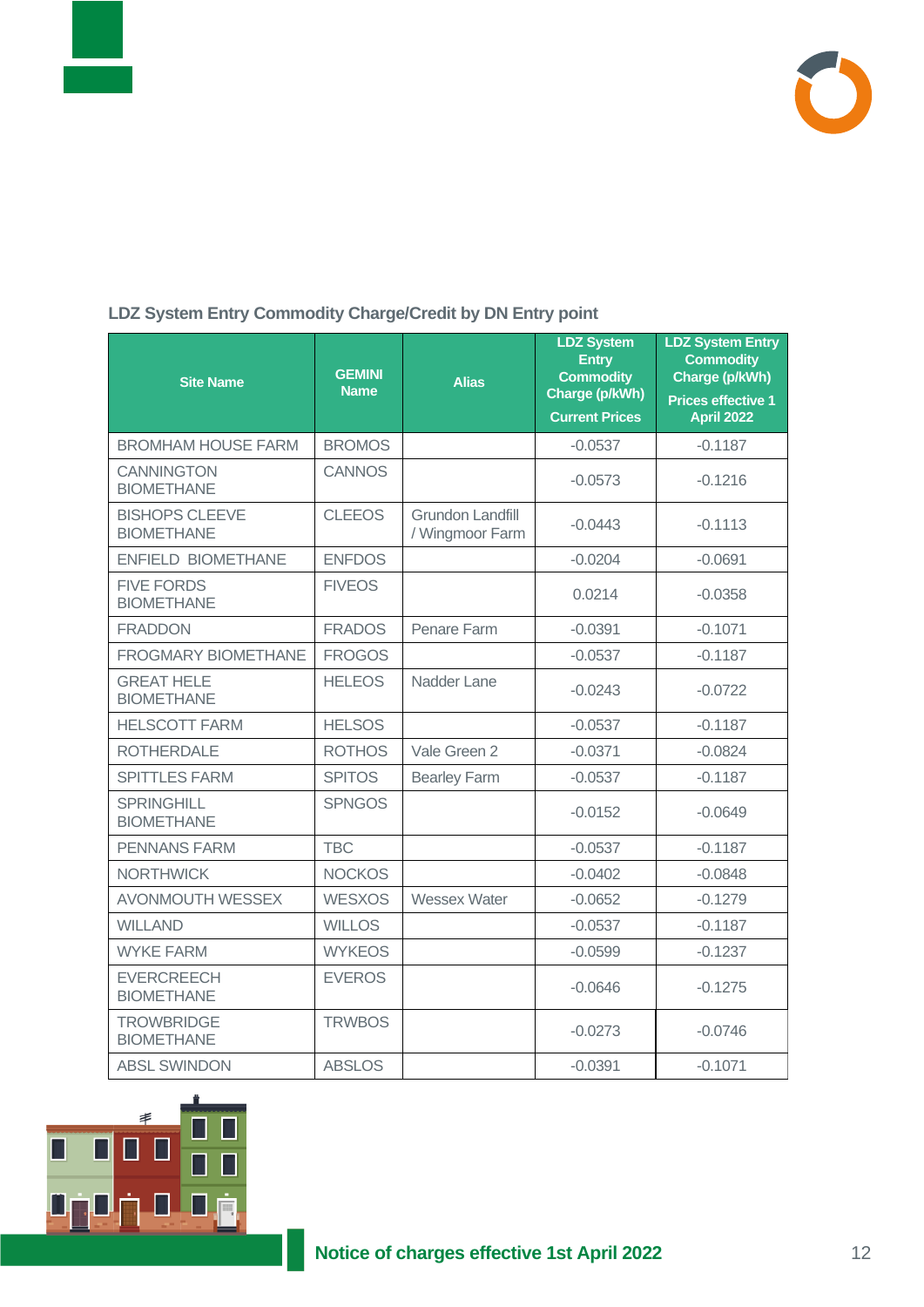

# <span id="page-12-0"></span>**5.0 Charge Types and Invoice Mapping**



# **5.1. Xoserve Charge Mapping**

The following list presents the core invoice and charge types reflected in this document, which are billed by Xoserve on our behalf. A full list of current invoice and charge types is available through the Xoserve Shared Area. For more information on invoicing, please contact Xoserve, the invoicing service provider, via e-mail at css\_billing@xoserve.com.

|                                       | <b>Invoice Type</b> | <b>Charge Type</b> |  |  |
|---------------------------------------|---------------------|--------------------|--|--|
| <b>LDZ Capacity</b>                   |                     |                    |  |  |
| Supply Point LDZ Capacity             | CAZ                 | <b>ZCA</b>         |  |  |
| <b>CSEP LDZ Capacity</b>              | CAZ                 | 891                |  |  |
| Unique Sites LDZ Capacity Charge      | CAZ                 | 871                |  |  |
| Unique Sites Optional Tariff          | CAZ                 | 881                |  |  |
| <b>Customer Capacity</b>              |                     |                    |  |  |
| Customer LDZ Capacity                 | CAZ                 | <b>CCA</b>         |  |  |
| <b>Customer Capacity fixed Charge</b> | CAZ                 | <b>CFI</b>         |  |  |
| Unique Sites Customer Capacity        | CAZ                 | 872                |  |  |
| <b>Commodity</b>                      |                     |                    |  |  |
| <b>LDZ Commodity</b>                  | <b>COM</b>          | <b>ZCO</b>         |  |  |
| <b>CSEP Commodity</b>                 | <b>COM</b>          | 893                |  |  |
| <b>Unique Sites Commodity</b>         | <b>COM</b>          | 878                |  |  |
| LDZ System Entry Commodity Charge     | <b>COM</b>          | <b>LEC</b>         |  |  |
| <b>Exit Capacity</b>                  |                     |                    |  |  |
| <b>LDZ Exit Capacity</b>              | CAZ                 | <b>ECN</b>         |  |  |
| <b>CSEP Exit Capacity</b>             | CAZ                 | CO <sub>4</sub>    |  |  |
| Unique Sites Exit Capacity            | CAZ                 | 901                |  |  |
| <b>Supplier of Last Resort (NEW)*</b> |                     |                    |  |  |
| LRSP Domestic Charge*                 | ANC**               | <b>LRD</b>         |  |  |
| <b>LRSP Industrial Charge*</b>        | ANC**               | <b>LRI</b>         |  |  |

\* Xoserve consultation on changes ends on 31 January 2022. Approval will be sought during ChMC meeting in February 2022

\*\* Interim solution